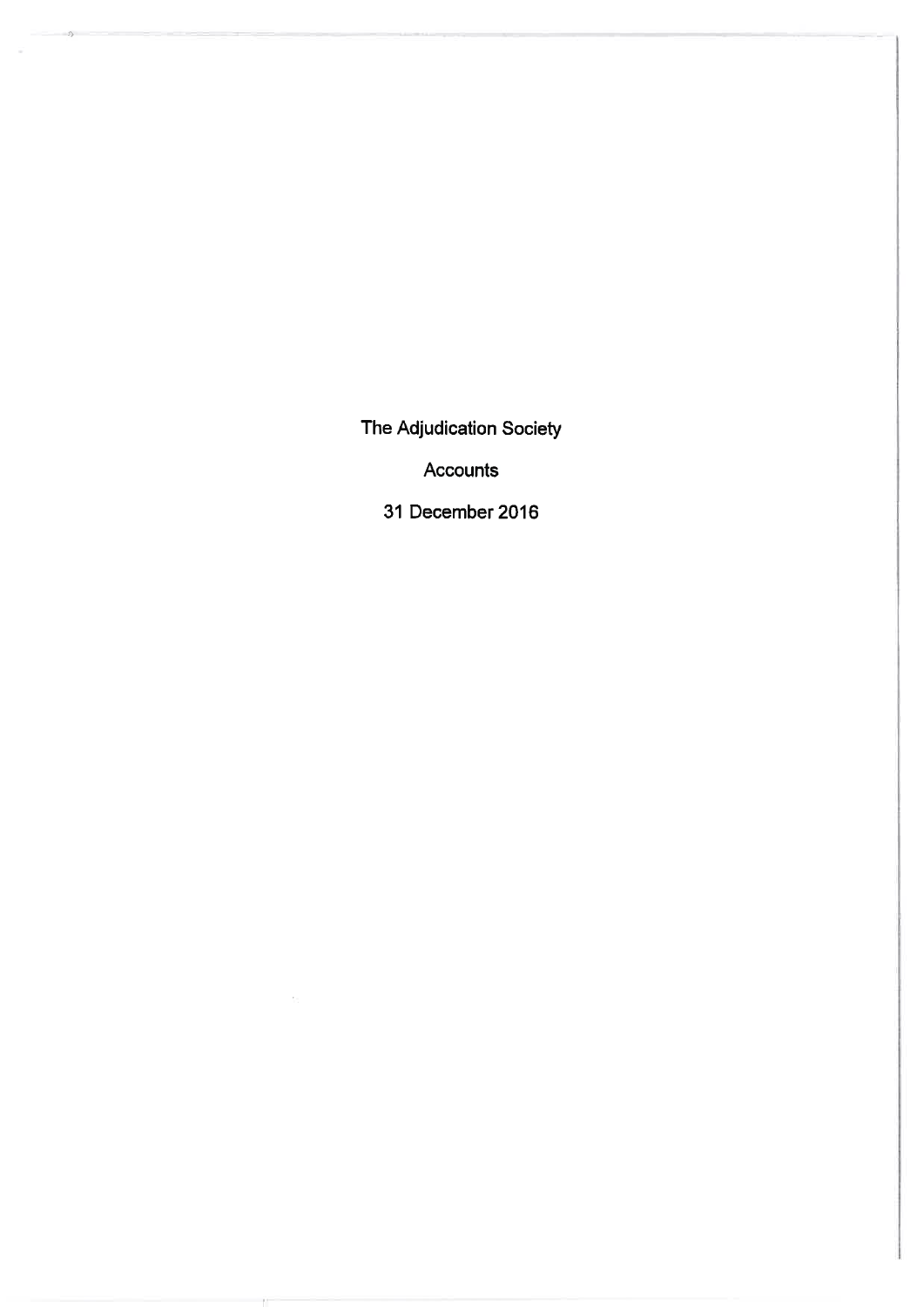The Adludlcation Society Gontents

×

## Page

| <b>Business information</b> | 1              |
|-----------------------------|----------------|
| Approval statement          | $\overline{2}$ |
| Accountants' report         | 3              |
| Profit and loss account     | 4              |
| <b>Balance sheet</b>        | 5              |
| Notes to the accounts       | 6              |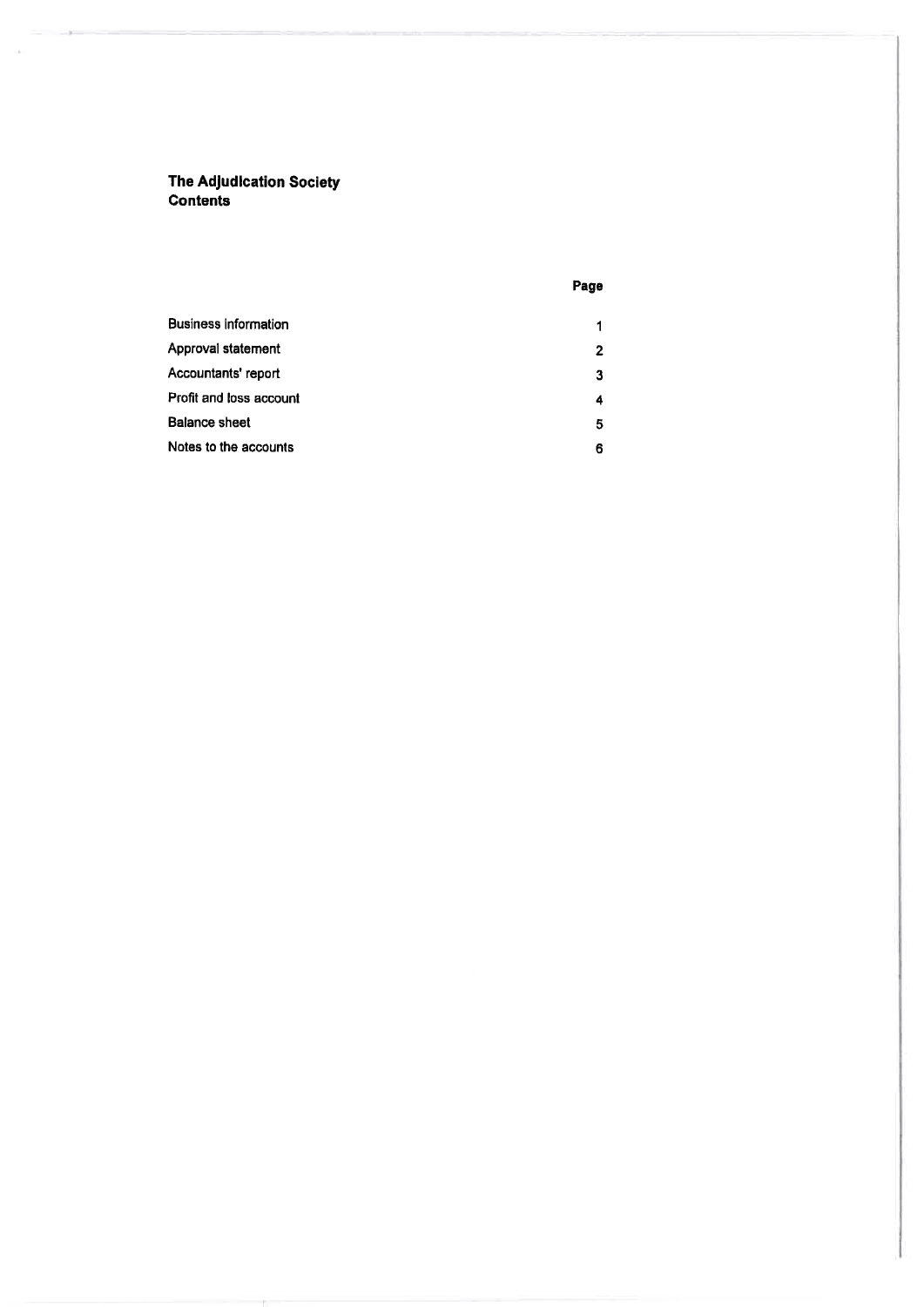# The Adjudication Society<br>Business Information

 $\tilde{\gamma}_0$ 

**Accountants** CH Accountancy<br>CH Accountancy Ltd<br>57 Sir Bernard Paget Avenue<br>Ashford Kent **TN23 3RY**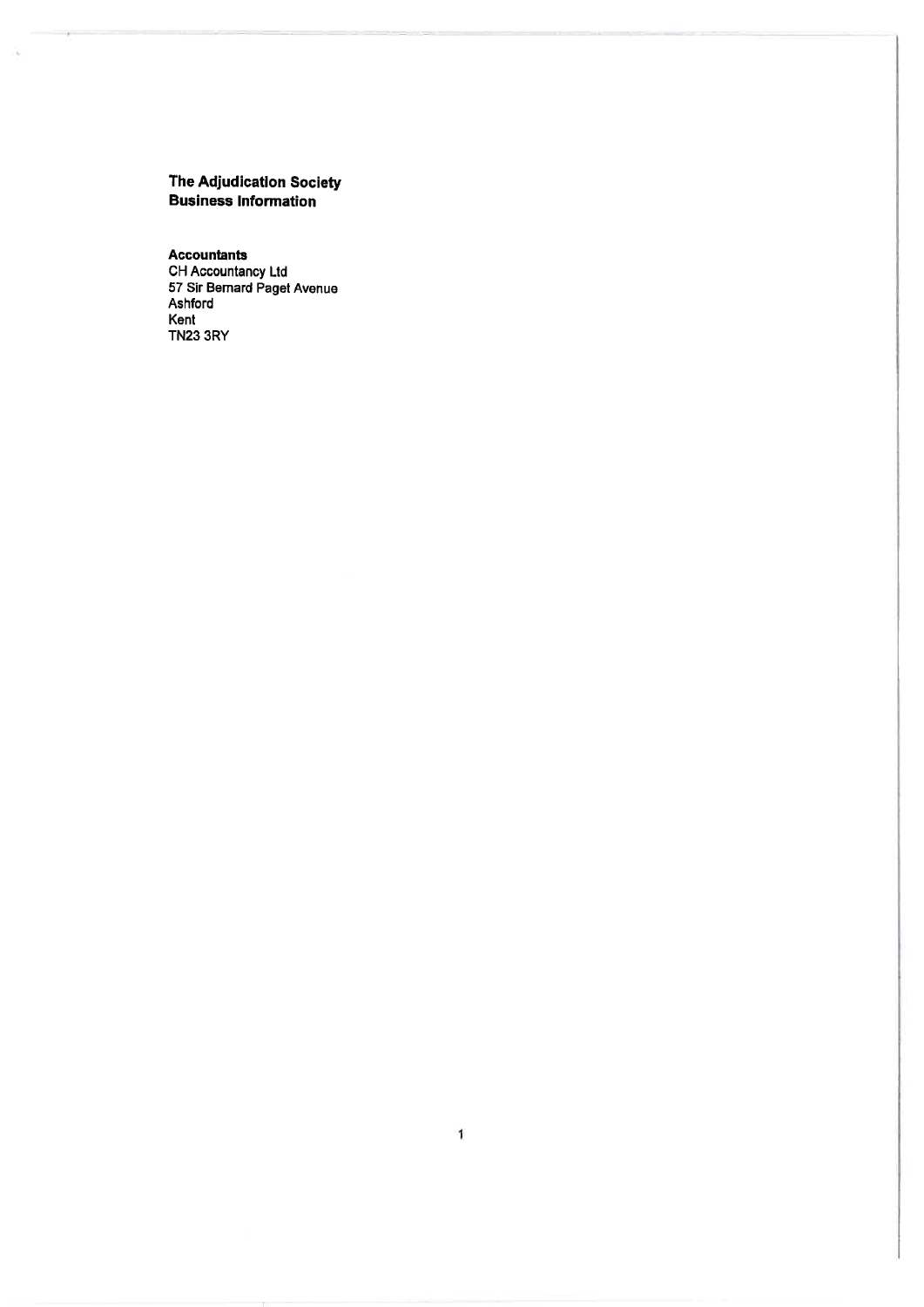## **The Adjudication Society**

## **Approval statement**

I approve the accounts which comprise of the Profit and Loss Account, the Balance Sheet and the related notes. I acknowledge my responsibility for the accounts, including the appropriateness of the applicable financial reporting framework as set out in note 1, and for providing CH Accountancy Ltd with all information and explanations necessary for their compilation.

H. Lal

**24 August 2017**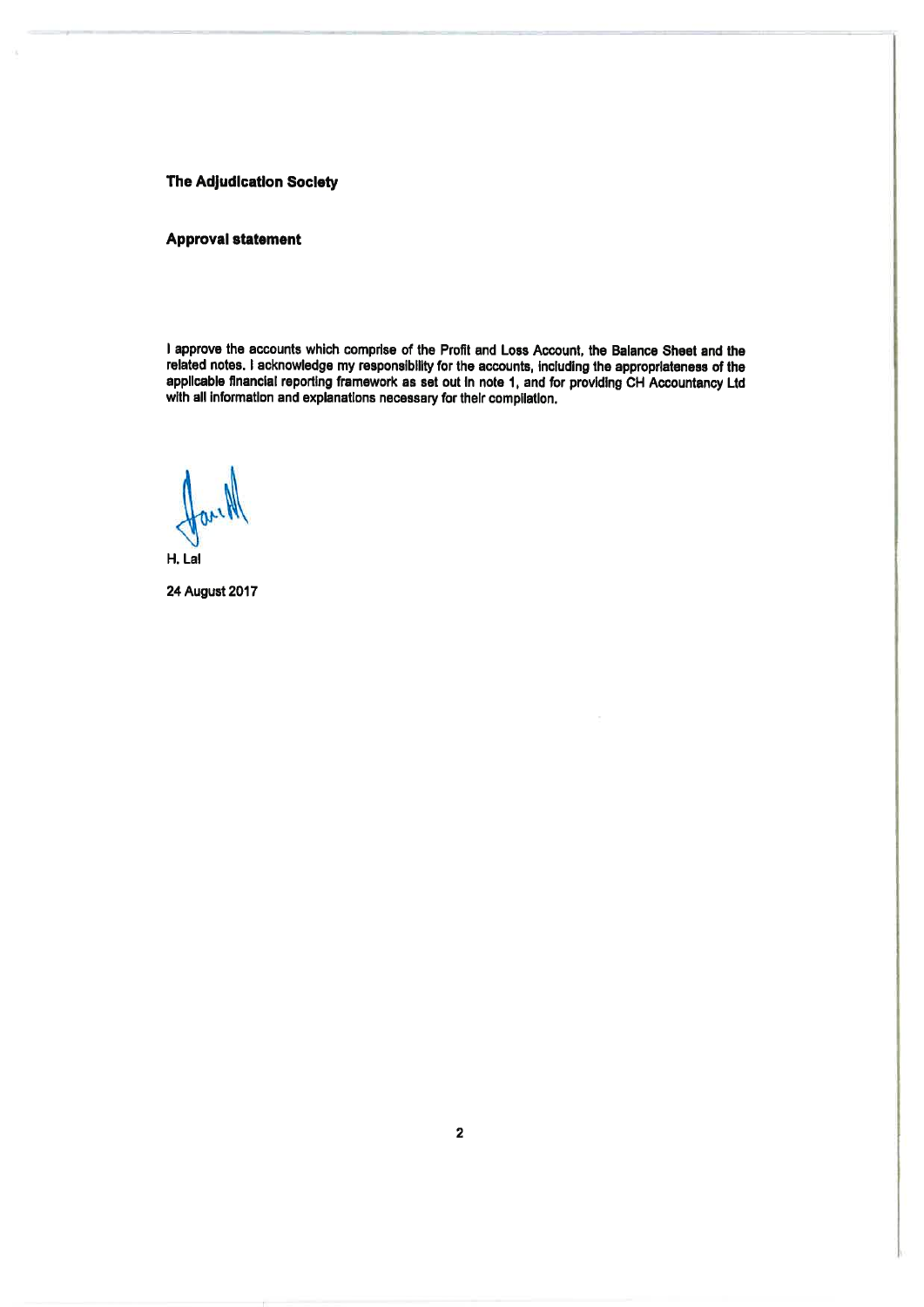## **The Adjudication Society**

# Accountants' report on the unaudited accounts to The Adjudication Society

ln accordance with our terms of engagement, we have prepared for your approval these unaudited accounts for the year ended 31 December 2016 which comprise the profit and loss account and the related notes.

You have approved the accounts for the year ended 31 December 2016 and have acknowledged your responsibility for them, for the appropriateness of the financial reporting framework adopted and for providing all information and explanation necessary for theír completion,

We have prepared these financial statements based on the accounting records, information and explanations provided by you, We do not express any opinion on the financial statements.

Gy Accountainay

CH Accountancy Ltd Accountants

57 Sir Bernard Paget Avenue Ashford Kent TN23 3RY

24 August 2017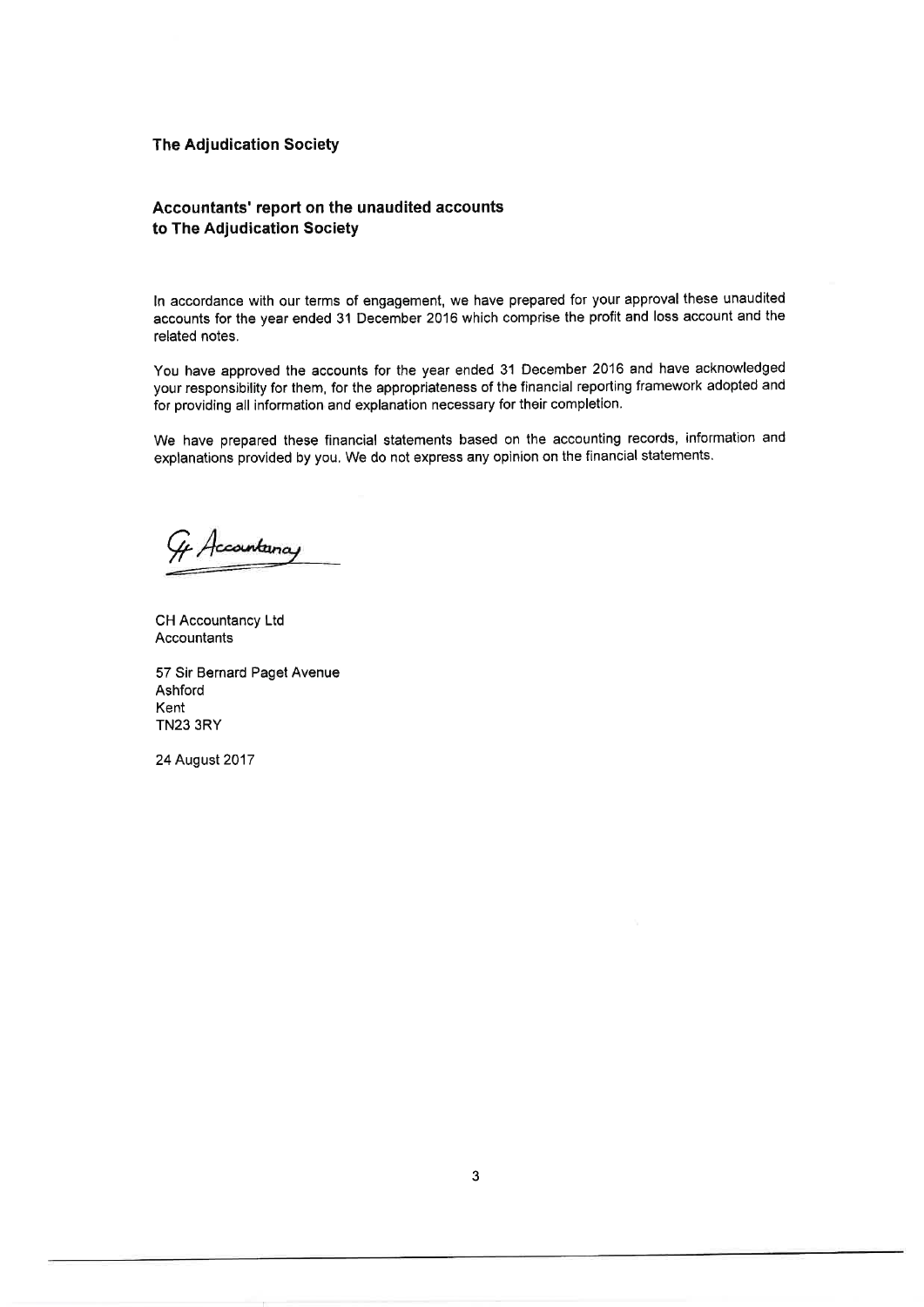# The AdJudlcatlon Soclety Profit and Loss Account for the year ended 3l December 2016

 $\lambda$ 

|                                                   | 2016<br>£ | 2015<br>£ |
|---------------------------------------------------|-----------|-----------|
| <b>Sales</b>                                      | 36,557    | 41,027    |
| Cost of sales                                     | 24.134    | 16,254    |
| <b>Gross profit</b>                               | 12,423    | 24,773    |
| <b>Other business Income</b>                      | 788       | 439       |
| <b>Expenses</b>                                   |           |           |
| Car, van and travel expenses                      | 621       | 68        |
| Telephone, fax, stationery and other office costs | 4,888     | 7,983     |
| Bank, credit card and other finance charges       | 866       | 922       |
| Accountancy, legal and other professional fees    | 14,660    | 35,977    |
|                                                   | 21,035    | 44,950    |
| <b>Loss</b>                                       | (7,824)   | (19, 738) |